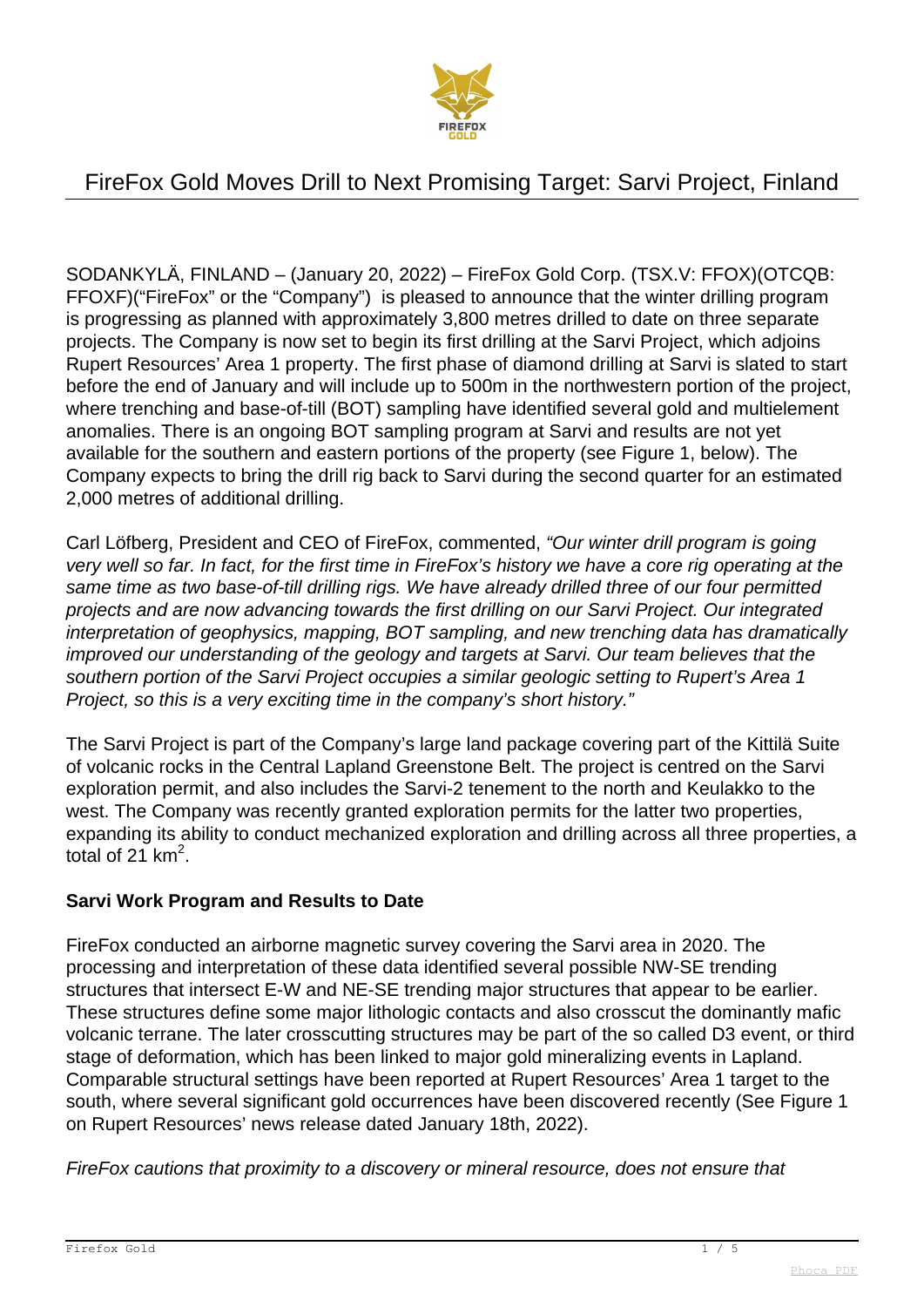

mineralization will occur on FireFox's property, and if mineralization does occur, that it will occur in sufficient quantity or grade that would result in an economic extraction scenario.

In early 2021, Firefox followed up with a more detailed ground magnetic survey to better delineate these structural targets. In addition, exploration trenching and an ongoing BOT sampling program have identified anomalies that are often coincident with key structural features and may be related to the D3 event.

During reconnaissance geologic mapping and rock sampling, the Firefox team identified an area in the northwest of the Sarvi permit with thin overburden and anomalous results from rock chip and till sampling. A total of eight trenches spanning 475m were excavated, mapped, and sampled on this target. The trenching campaign exposed a volcano-sedimentary unit including significant thicknesses of graphite schist. FireFox geologists collected 169 channel/chip samples and 73 grab samples from the trenches. Most anomalous gold samples were hosted within graphitic schist, with the highest interval averaging 0.23 g/t gold over 18m (including 10m averaging 0.31 g/t gold). The anomalous gold was correlated with elevated arsenic, silver, copper, molybdenum, and other elements. The team recorded detailed information on the geology, alteration, veining, and structures from the trenches that will guide future drill targeting on these gold anomalies.

Firefox has also completed roughly one third of the planned stage 1 BOT sampling program at Sarvi. To date, the Company has collected approximately 1,200 BOT samples, of which 769 analytical results have been received, mostly in the northwest portion of the project. The program will continue across the property and with infill BOT sampling on closer spacing around the emerging targets in the northwest. So far, the BOT results have returned potentially significant anomalies in gold, silver, arsenic, antimony, copper, molybdenum, bismuth, tellurium, and other elements. The team continues to receive results from the lab on a regular basis, so analysis and interpretation remains preliminary. However, the anomalous results occur in clusters, often associated with interpreted structures and geologic contacts from the geophysics.

Figure 1. Sarvi Project Area, Winter 2022 Program Progress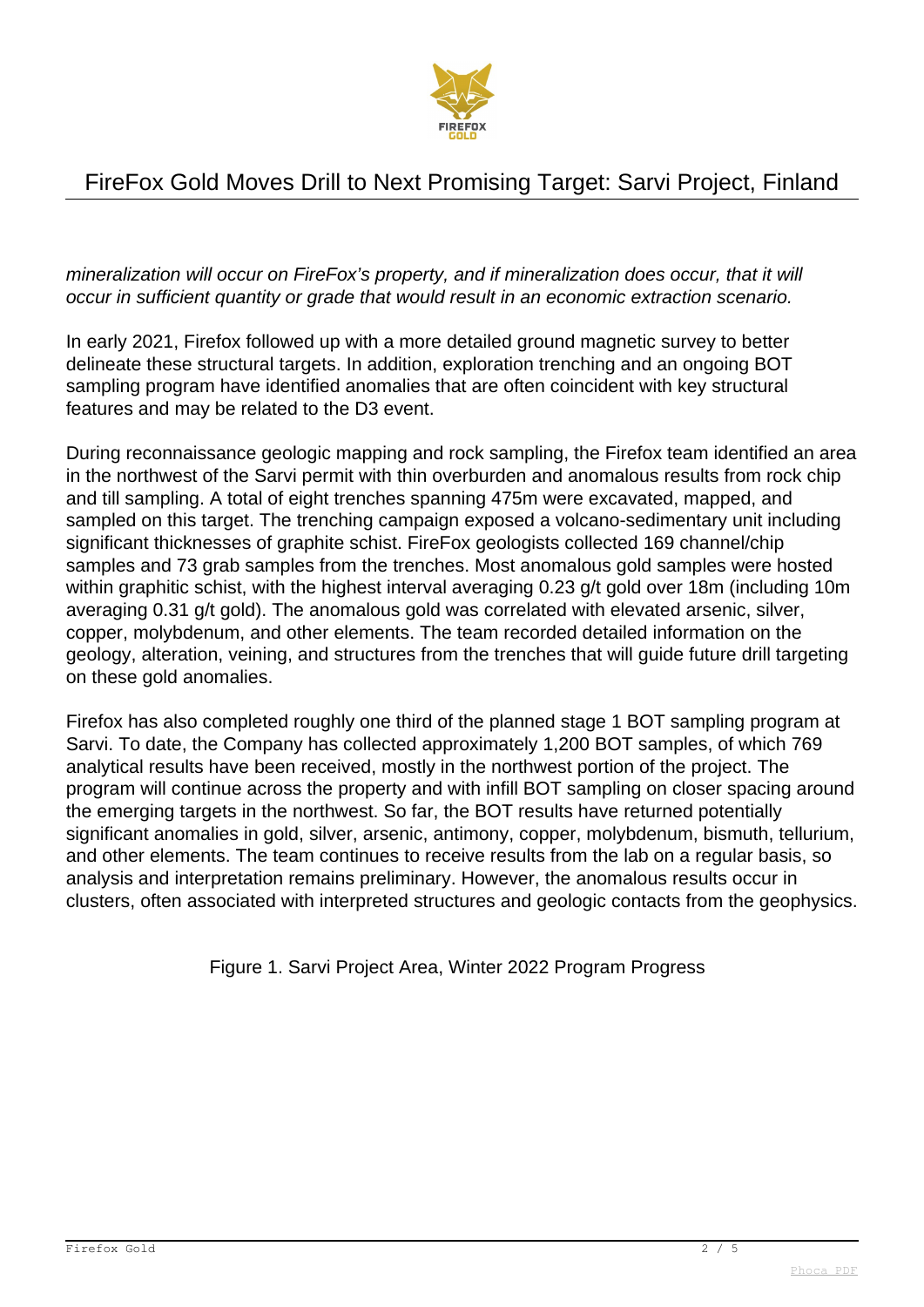



### **Winter Drill Program Update**

As announced on November 11, 2021, FireFox completed the first pass of the phase 5 drilling program at its 100%-held Mustajärvi Gold Project, including 1,694 metres in four holes. Since then, an additional two holes have been completed, totaling 624 metres.

In November and December, FireFox drilled 1,113 metres in 5 drill holes at the Utsamo Prospect, northern Jeesiö Project. The Utsamo drilling was based primarily on the gold and multielement BOT anomalies reported in the October 26, 2021 news release. FireFox plans to continue BOT sampling at Utsamo to delineate additional drill targets associated with the complex structural setting there.

Less than 10 kilometres to the southwest of Utsamo, FireFox also completed two additional scout drill holes totaling 400m at the Saittavaara Prospect, also within the large Jeesiö Project. This target was drilled for the first time earlier in 2021 and yielded gold mineralization of more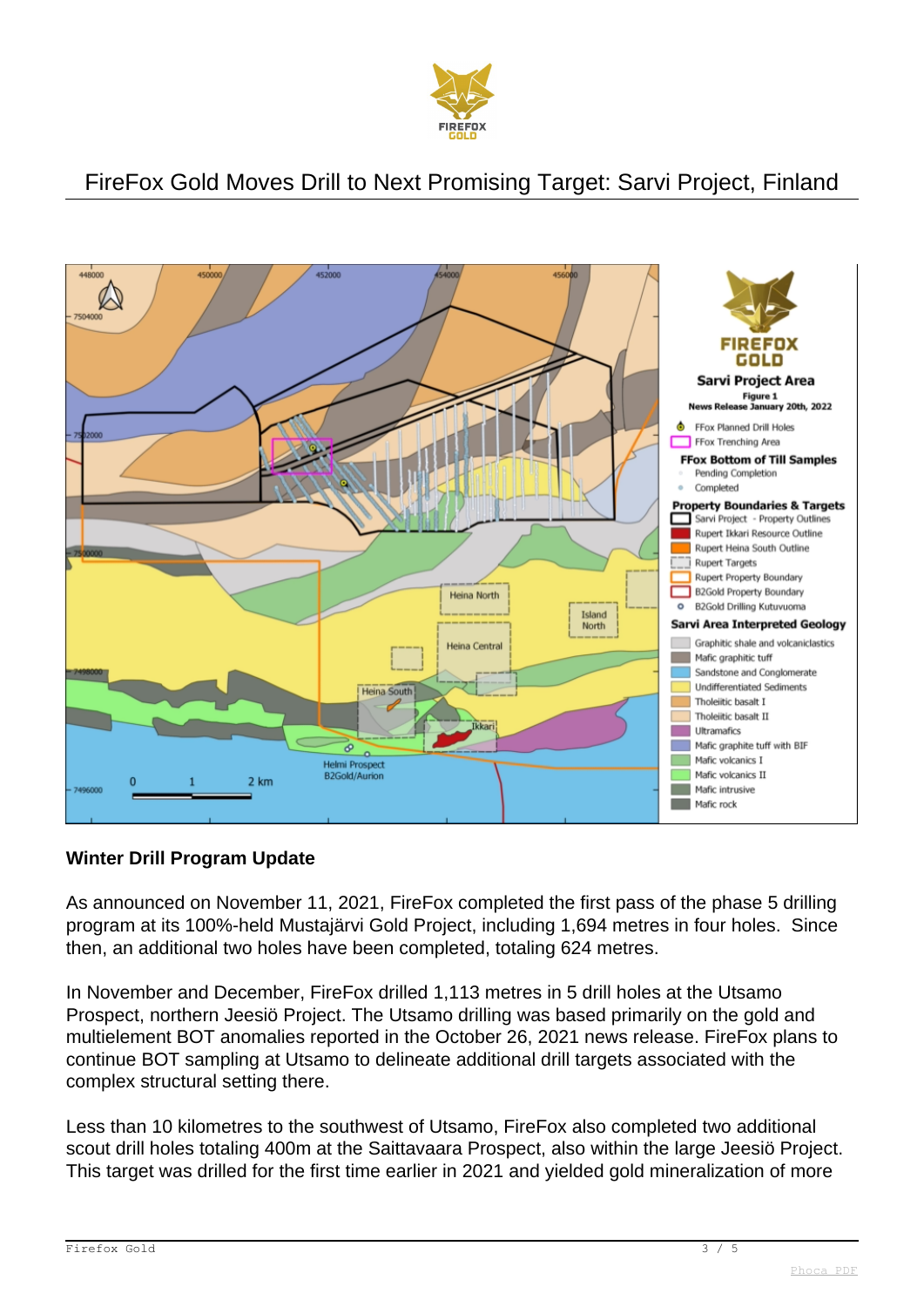

than 0.9 g/t in two of three holes, as reported on August 3rd.

Assays and interpretation are pending for all drill holes.

#### **Methodology & Quality Assurance**

BOT sampling targets the basal till and bedrock interface using a percussion drill mounted on a tracked vehicle. FireFox geologists supervised sampling procedures and maintained chain of custody according to best industry practice and with due attention to quality assurance and quality control. The BOT program includes collection of field duplicates and insertion of certified reference materials and blank samples into the laboratory submittals. FireFox team members transported the rock samples to an ALS sample prep lab in Sodankylä and BOT samples to the ALS sample prep lab in Outokumpu.

The lab dried (60° C) and screened the till samples to -180 µm and analyzed them by the AuME-TL43 method, utilizing an aqua regia digestion with an ICP-MS finish. Bedrock samples, including grab samples, channel samples and chip samples were dried and crushed to -2 mm, split and pulverized into 1kg pulps, before being shipped to a facility in Ireland for gold by fire assay of 50 gm aliquots with AAS finish (method Au-AA24). Other elements, altogether 48, were measured after four-acid digestion by ICP-AES and ICP-MS (method ME-MS61). ALS Laboratories is a leading international provider of assay and analytical data to the mining industry. All ALS geochemical hub laboratories, including the Irish facility, are accredited to ISO/IEC 17025:2017 for specific analytical procedures.

No QA/QC issues were identified from a review of the analytical data discussed herein.

Patrick Highsmith, Certified Professional Geologist (AIPG CPG # 11702) and director of the Company, is a qualified person as defined by National Instrument 43-101. Mr. Highsmith has helped prepare, reviewed, and approves, the technical information in this news release.

#### **About FireFox Gold Corp.**

FireFox Gold Corp is listed on the TSX Venture Stock Exchange under the ticker symbol FFOX. FireFox also trades on the OTCQB Venture Market Exchange in the US under the ticker symbol FFOXF. The Company has been exploring for gold in Finland since 2017 where it holds a huge portfolio of prospective ground.

Finland is one of the top mining investment jurisdictions in the world as indicated by its multiple top-10 rankings in recent Fraser Institute Surveys of Mining Companies. Having a strong mining law and long mining tradition, Finland remains underexplored for gold. Recent exploration results in the country have highlighted its prospectivity, and FireFox is proud to have a Finland